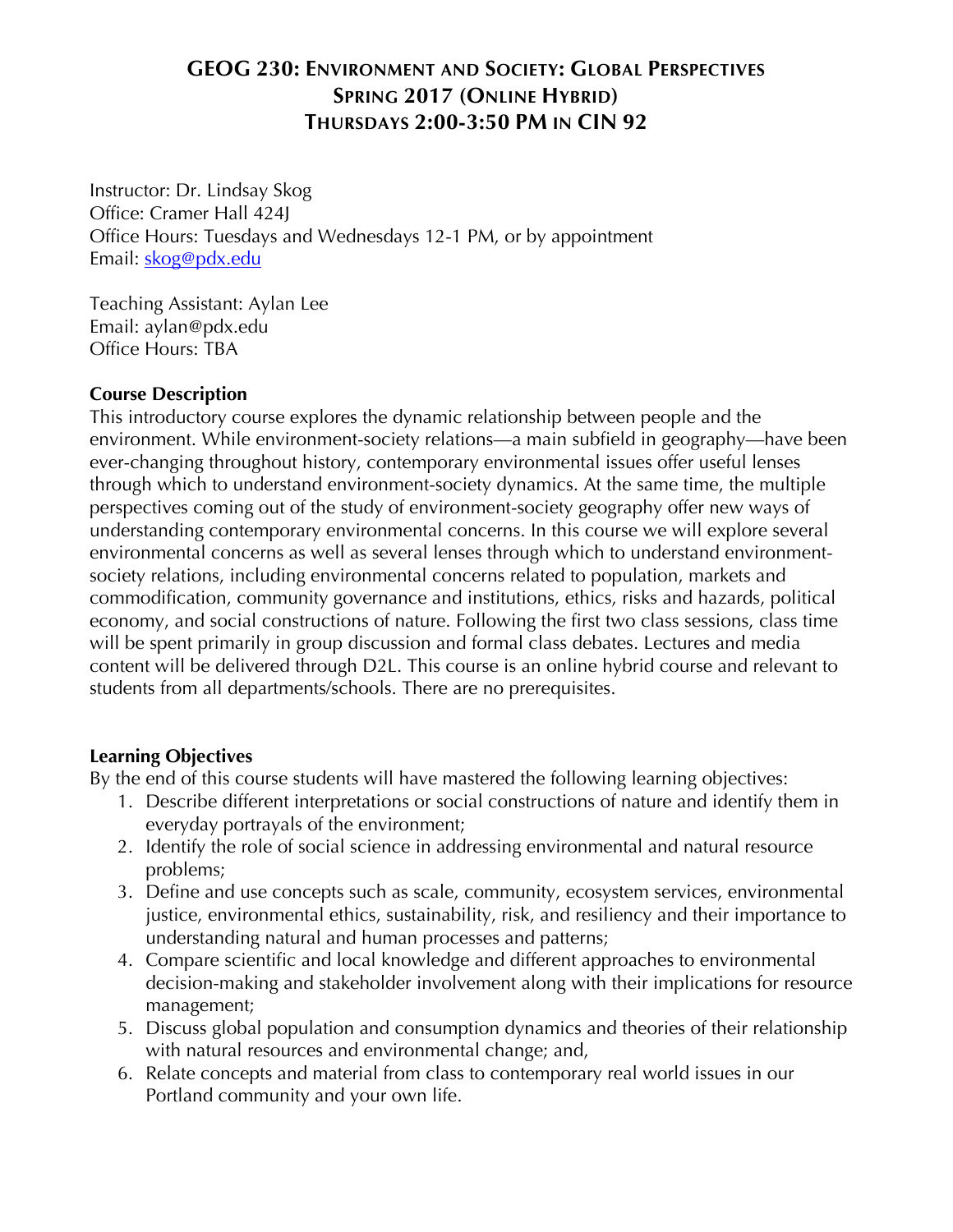## **Student Responsibilities**

You are responsible for your own learning; I am here to share my expertise and experience, guide you in your learning process, and cheer you on as you go! Ultimately, however, you will get out of this class what you put into it. In order to take advantage of everything this course has to offer I expect you will:

- $\triangleright$  Attend all class meetings. Attendance to all class meetings is required.
- Ø Complete all readings and assignments. Edit and proofread all written materials. **Except in the case of illness or emergencies (which must be documented), late work will be accepted with a 10% grade reduction for each 24 hour period passed the deadline AND with prior arrangements with the instructor. All requests for late submissions must be requested and approved by the instructor prior to the assignment deadline.**
- $\triangleright$  Communication is of the utmost importance. It is the student's responsibility to communicate with the instructor when experiencing illness, an emergency, or when struggling in the course.
- $\triangleright$  Actively and thoughtfully participate. Invest time in this course.
- $\triangleright$  Ask questions when you do not understand the material or assignment expectations.
- $\triangleright$  Plan ahead. Follow the syllabus and weekly To Do lists, and be alert to upcoming deadlines.
- $\triangleright$  NOTE: Students are responsible for keeping copies of all work they submit for grading in case there are technical issues regarding their computer, Internet connection, or course software. Students are also responsible for ensuring that all images and assignments upload properly. If you encounter technical difficulties, contact the OIT Helpdesk.

*You can expect me to:*

- $\triangleright$  Respond promptly to your queries (within 24 hours, except over weekends and holidays)
- $\triangleright$  Be available to meet with you during office hours, or by appointment
- $\triangleright$  Return graded material within a reasonable time

*Classroom environment:* Students and faculty are each responsible for maintaining an appropriate learning environment. Faculty have the professional responsibility to treat students with understanding, dignity and respect, to guide classroom discussion and to set reasonable limits on the manner in which students express opinions. In short, treat your peers and me with respect at all times and under all circumstances. I encourage you to voice your opinions and perspectives in a constructive and respectful manner. Disrespectful or abusive language or behavior will not be tolerated.

## **Toolkit for a Sustainable Classroom**

In keeping with PSU's commitment to sustainability, below are several ways in which we as a class can encourage the wise use and conservation of resources:

- $\triangleright$  The majority of resources for this course are available online
- $\triangleright$  Assignments will be accepted and graded online
- $\triangleright$  I encourage you to use the ebook version of our textbook, which is available through the library's website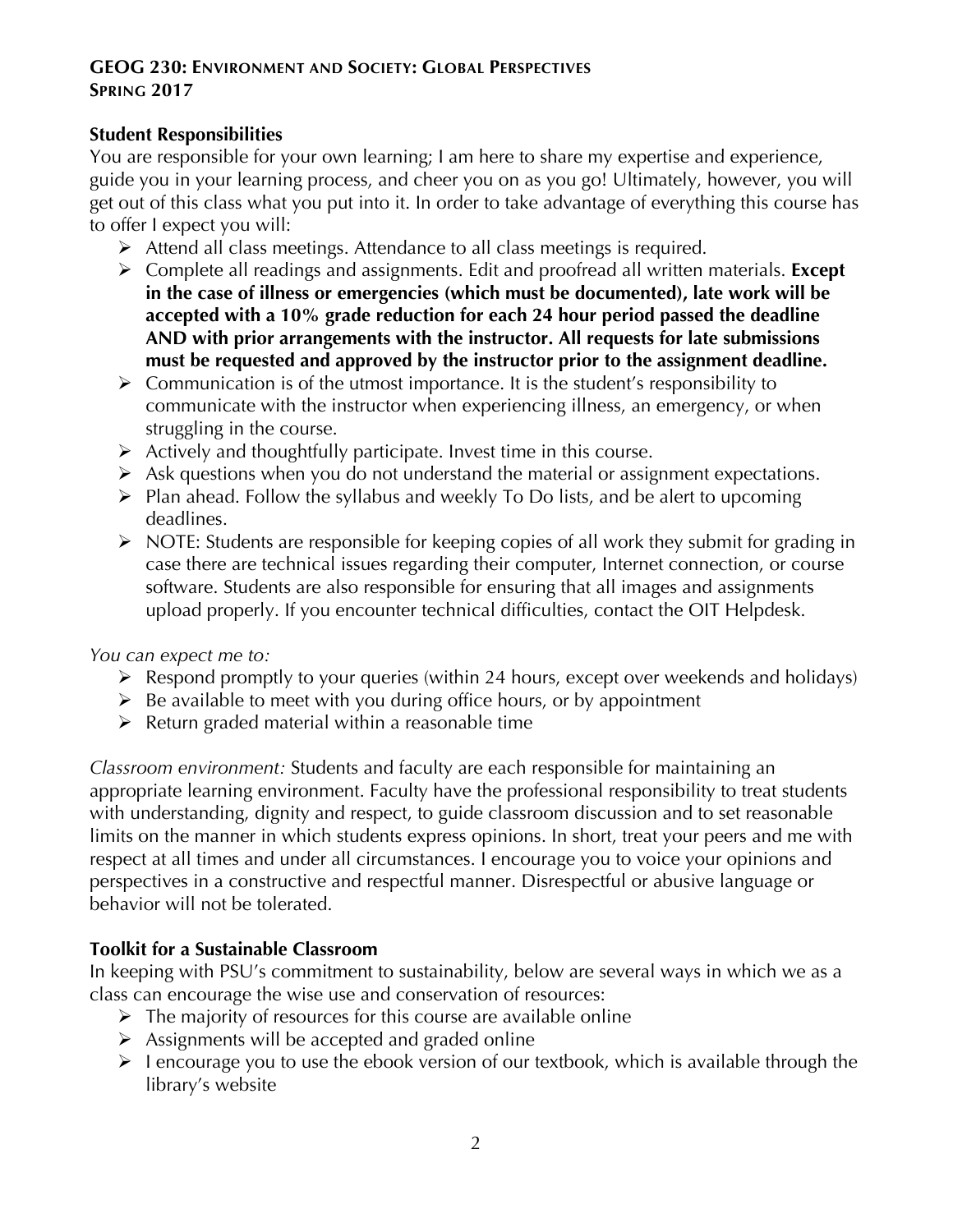- $\triangleright$  You are welcome to use a digital device to take notes; however, if your screen use is distracting to other students and/or not germane to our class, I or the TA will ask you to put the device away
- $\triangleright$  Use the nearest Hydration Station and your own reusable bottle for water
- $\triangleright$  All in the Hall: Take any trash, recyclable, or compostable materials out of the classroom and dispose of them properly

## **Grading**

*Weekly Quizzes (10%):* Each week (except for the week of the Mid-term exam) you will complete an online quiz covering all the materials (readings, media, lectures, discussions, and debates) from that week. Quizzes will be available at midnight each Thursday and are due at midnight each Sunday.

*Assignments 20% (5% each):* There will be 7 available assignments throughout the term. You will complete 4 out of 7 of these assignments. The details for each assignment are available on D2L. Submit your completed assignment via the D2L dropbox by Sunday at midnight on the week they are assigned.

*Debate Prep 25% (10% each; 5% Participation):* We will hold two in-class debates during the term. The details of the debates as well as your assigned position in the debate will be provided in class. For each debate you will prepare a brief position paper (2-3 pages). In order to earn your 5% participation grade for this portion of the class, you must contribute a substantive statement during the in-class debate. Failure to attend a debate will result in a 50% reduction of your debate prep grade.

*Midterm (20%) and Final Exam (25%)***:** The mid-term and final exams will be a combination of multiple choice, true/false, and short answer. Details of the exams will be covered in class. There will be absolutely no make-ups of the mid-term or final exams without a legitimate doctor's note (and notification prior to the exam) or arrangements made with the instructor well in advance of the exam date.

| Tour miar course grade win be accommica based on the ronowing rubrie. |    |                               |              |  |
|-----------------------------------------------------------------------|----|-------------------------------|--------------|--|
| Percentage grade Course Grade                                         |    | Percentage grade Course Grade |              |  |
| 93-100                                                                |    | 73-76                         |              |  |
| 90-92                                                                 | A- | 70-72                         | $C-$         |  |
| 87-89                                                                 | B+ | 67-69                         | D+           |  |
| 83-86                                                                 |    | 63-66                         |              |  |
| 80-82                                                                 | B- | 60-62                         | $\mathsf{D}$ |  |
| 77-79                                                                 |    | 59 or less                    |              |  |
|                                                                       |    |                               |              |  |

Your final course grade will be determined based on the following rubric: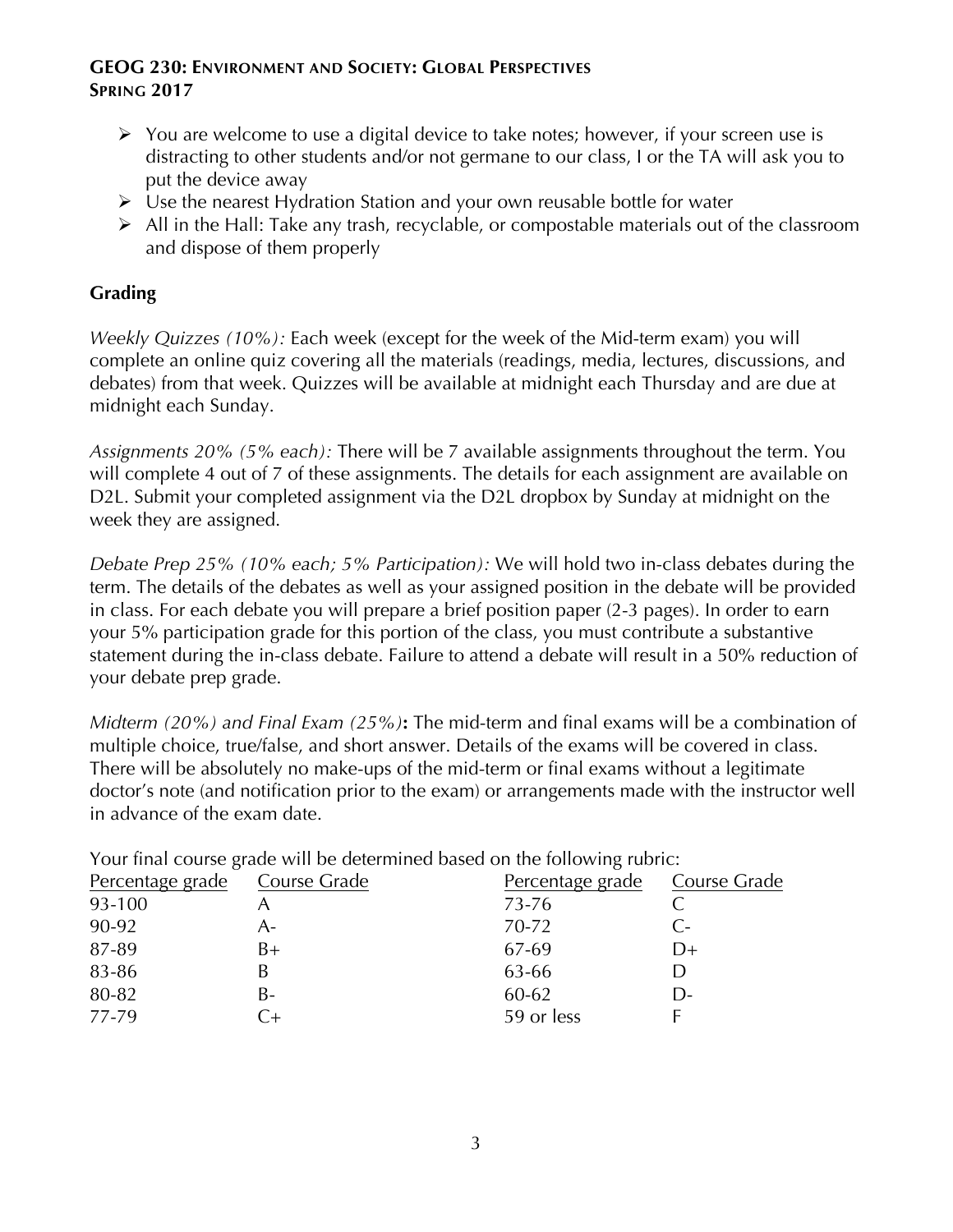#### **Required Text**

- Robbins, P., Hintz, J., and Moore, S. 2014. *Environment and Society: A Critical Introduction*. Second Edition. Malden, MA: Wiley.
	- o Note: This is available through the library
- Additional articles and readings on D2L

## **Other General Course Policies**

**Requests for Academic Accommodation**: Students who have a learning disability that may affect their performance should contact the Disability Resource Center, 116 Smith Memorial Student Union, Phone: 503-725-4150, Email: drc@pdx.edu Fax: 503-725-4103, TTY or Relay: 503-725-6504. If you have a documented disability and are registered with the Disability Resource Center meet with the instructor as soon as possible so that accommodations can be made.

**Policy on Academic Honesty:** Any type of academically and ethically dishonest work (plagiarism, copying someone else's work, etc.) may result in an automatic "F" for the assignment and, when appropriate, a report filed with the Office of Student Affairs. The PSU Bulletin includes the following statement on Academic Honesty: "The Student Conduct Code, which applies to all students, prohibits all forms of academic cheating, fraud, and dishonesty. These acts include, but are not limited to, plagiarism, buying and selling of course assignments and research papers, performing academic assignments including tests and examinations for other persons, unauthorized disclosure and receipt academic information, and other practices commonly understood to be academically dishonest."

**Policy on Classroom Guests:** On occasion students may wish to bring guests to class. In many cases such arrangements can be made; however, students must contact Dr. Skog in advance of the class for permission. Unfortunately, minor children are not allowed in our classroom. Little Vikings flexible daycare program and the Resource Center for Students with Children are excellent resources for locating childcare.

**Policy on Discrimination and Harassment:** Portland State is committed to providing an environment free of all forms of prohibited discrimination and sexual harassment (sexual assault, domestic and dating violence, and gender or sex-based harassment and stalking). If you have experienced any form of gender or sex-based discrimination or harassment, know that help and support are available. PSU has staff members trained to support survivors in navigating campus life, accessing health and counseling services, providing academic and on-campus housing accommodations, helping with legal protective orders, and more. Information about PSU's support services on campus, including confidential services and reporting options, can be found on PSU's Sexual Misconduct Prevention and Response website at: http://www.pdx.edu/sexual-assault/get-help or you may call a confidential IPV Advocate at 503-725-5672.

Please be aware that all PSU faculty members and instructors **are required to report** information of an incident that may constitute prohibited discrimination, including sexual harassment and sexual violence. This means that if you tell me about a situation of sexual